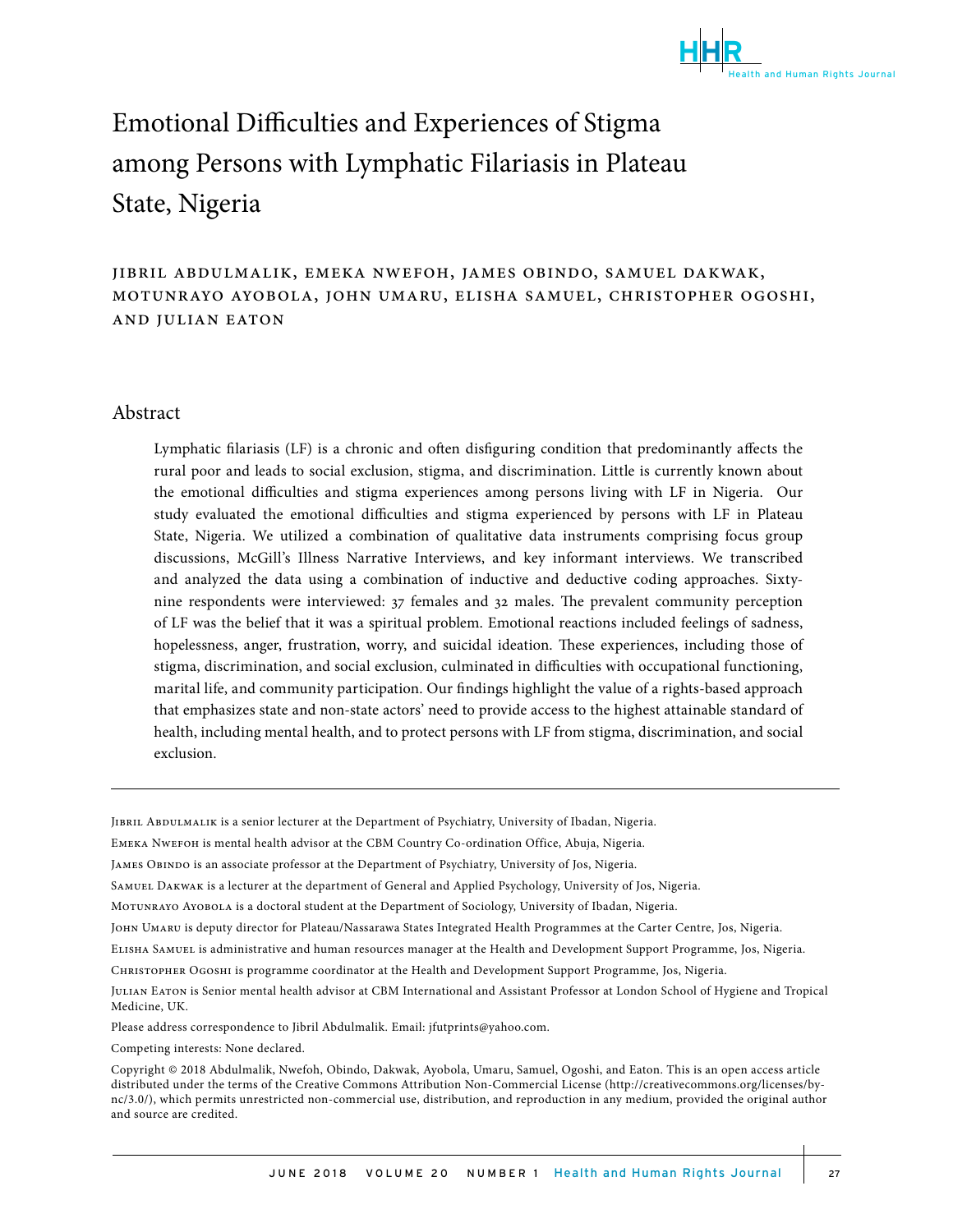### Introduction

Lymphatic filariasis (LF) is a chronic and disfiguring condition that can lead to significant disability.<sup>1</sup> Global estimates project that infection with the filarial parasite, which causes LF, is present in at least 120 million persons, with about 40 million people exhibiting clinical symptoms and signs.<sup>2</sup> Thus, the condition is now recognized as a public health priority, along with other neglected tropical diseases  $(NTDs).$ <sup>3</sup>

This recognition has led to concerted efforts to eliminate the threat of LF and other NTDs, such as the launch of the Global Programme to Eliminate LF by 2020.<sup>4</sup> A combined approach using several initiatives—including the use of mass drug administration campaigns as preventive chemotherapy in endemic areas, the provision of effective treatment for infected persons, and sustainable water, sanitation, and hygiene programs—has been deployed globally with successful results. The prevalence of LF in Nigeria ranges from 14% to 32%, depending on the region.<sup>5</sup> Over 106 million people in the country have been found to be at risk of LF, making Nigeria the country with the largest at-risk population in Africa.6 Nonetheless, significant progress is being made with respect to mass drug administration across endemic regions and treatment for affected persons. Indeed, two North Central states of Nigeria that were previously endemic for LF (Plateau and Nassarawa) recently met criteria to stop statewide mass drug administration for LF—the very first states in Nigeria to achieve this feat.<sup>7</sup> Despite this progress in prevention efforts, individuals already affected must live with the long-term consequences of the disease.

Increasingly, NTDs, including LF, have been recognized as being associated with a reduced quality of life as a result of social exclusion, stigma, and discrimination.8 Stigma is the result of a real or perceived difference that causes affected individuals or groups to be identified as inferior. It pertains to "any attribute, trait or disorder that marks an individual as being unacceptably different from the accepted norm, and that elicits some form of community sanction".9 Such traits or attributes include physical deformity, disease condition, gender,

sexual orientation, and ethnicity, among others. Discrimination—also described as enacted stigma—is a closely associated concept that describes unfair and unjust treatment. Thus, stigma is best seen as a composite of three issues: (1) ignorance of a condition or people; (2) prejudice manifesting as fear, anxiety, and avoidance; and (3) discrimination resulting in systematic disadvantages in various domains of life, including work life, home and personal life, community participation, and access to health care.<sup>10</sup>

Several studies have explored stigma and its associated socioeconomic consequences among affected persons living with LF and other NTDs, but there is a paucity of studies seeking to understand the stigma, associated experiences of exclusion and discrimination, and emotional reactions and consequences among persons living with LF in Nigeria, despite the country having the largest disease burden in Africa.<sup>11</sup> Recent estimates conservatively estimate that 50% of clinical patients with LF have co-morbid depression.12 Others have also postulated that stigma and discrimination lead to co-morbid mental health problems and to a reduction in health-related quality of life.<sup>13</sup> The wider burden of LF is therefore likely to be considerably higher if these co-morbidities are taken into account.

Furthermore, the spirit of the Sustainable Development Goals (SDGs) is to "leave no one behind," thus emphasizing the importance of equity as a consideration in international development. LF and other NTDs are known to disproportionately affect the most disadvantaged: the rural poor with reduced access to health care services and clean potable water.14 Such marginalized groups tend to have little power, and therefore a human rights-based approach should be an important consideration in efforts to combat LF and other NTDs. Nigeria has ratified most international treaties and conventions that provide a framework for respecting these rights, such as the International Covenant on Economic, Social and Cultural Rights, the Convention on the Rights of Persons with Disabilities, and the African Charter on Human and Peoples' Rights. Unfortunately, implementation has been very weak, making the realization of these rights a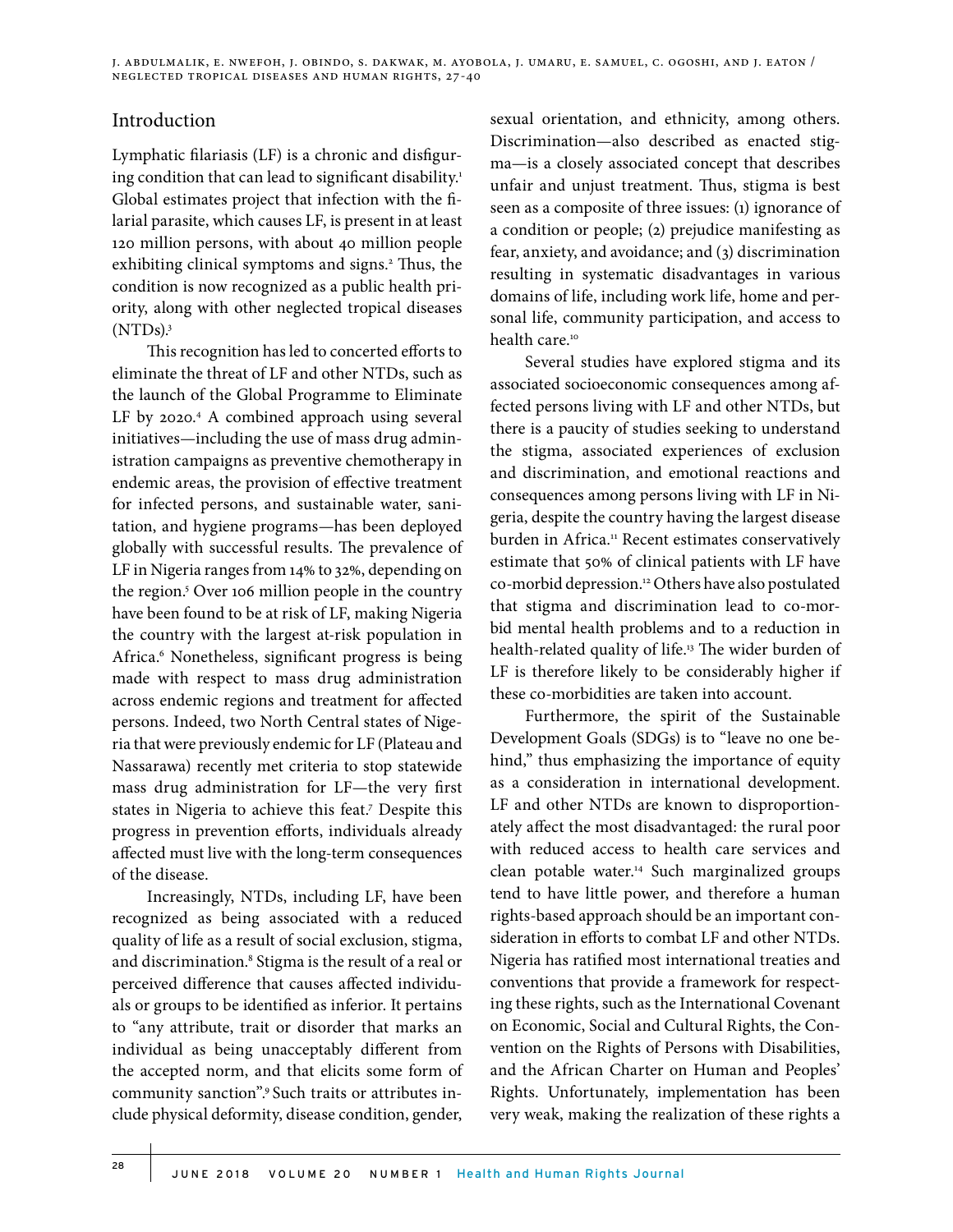challenge for marginalized communities, including those with NTDs.

Thus, although previous studies from Nigeria have described the epidemiological and clinical characteristics of LF, the experiences of stigma, discrimination, and associated mental health challenges remain unclear for individuals living with this disease in Nigeria. A better understanding of such experiences is an important first step upon which to premise advocacy for a rights-based approach to address the identified problems. Our study sought to fill this gap. Specifically, it explored three aspects: (1) sociocultural perceptions and beliefs around LF, as experienced by persons affected by LF; (2) stigma experiences associated with LF, as well as the disease's impact on daily functioning, including work, family and community life, and enjoyment of human rights; and (3) the emotional and mental health consequences of the disease, as well as the coping strategies used by persons living with LF.

# Study methodology

#### *Study setting*

Our study was conducted in Plateau State, across the five sites of Jos, Nyes, Amper, Dadur, and Gwam Lar, which are a combination of urban and rural communities that are endemic for LF. The communities are agrarian, with high levels of poverty and limited access to health services and social amenities, including potable water. The Carter Centre, in partnership with the state government of Plateau, has organized them into catchment groups for the provision of treatment. Thus, they provided a readily available convenience sample for our study. We utilized this pre-existing organization into catchment areas to identify designated treatment clinics that are in close proximity to each community, where patients can receive wound management, antibiotics and anti-fungal creams (for infections), and analgesia (for pain relief).

### *Sampling and recruitment procedures*

We used a combination of purposive and snowball sampling methods to recruit participants. We approached all individuals who presented at the designated clinics in each of the five communities on the specified medication collection days (following a month's notice sent to them) and explained the study to them. All consenting patients were recruited and were also asked to nominate other individuals who might have useful information. We then approached these nominated individuals to encourage their participation as well. Efforts were made to ensure representativeness across gender and location (urban/rural). The inclusion criteria included a diagnosis of LF, the presence of lymphedema (with or without hydrocele), and an age of 18 years and above. Those who could neither understand nor speak English or the local Hausa languages were excluded. While most communities in north central Nigeria understand Hausa, they retain their specific ethnic identities and language, and a few may not understand the Hausa language.

### *Data collection methods*

We employed three qualitative methods, with different strengths, to ensure comprehensive and in-depth coverage of the study objectives. In total, we conducted eight focus group discussions, six key informant interviews, and seven McGill Illness Narrative Interviews (MINIs).15 In addition to using a facilitator and note-taker at each session, we recorded the sessions using audio recording equipment. The key informant interviews provided in-depth but broad descriptions of the situation of persons living with LF, while the MINIs provided personalized insight into the lived experiences of those affected by LF. The focus group discussions aimed to achieve consensus from the respective groups about the experiences of affected persons.

### *Focus group discussions*

We conducted eight focus group discussions, each of which included six to eight participants who were affected by LF according to the criteria above. Special care was taken to ensure relative homogeneity within each group (urban/rural and gender) in order to promote free conversation and enhance the chances of attaining consensus around issues of discussion. Each session began by introducing the topic and then initiated a discussion using a topic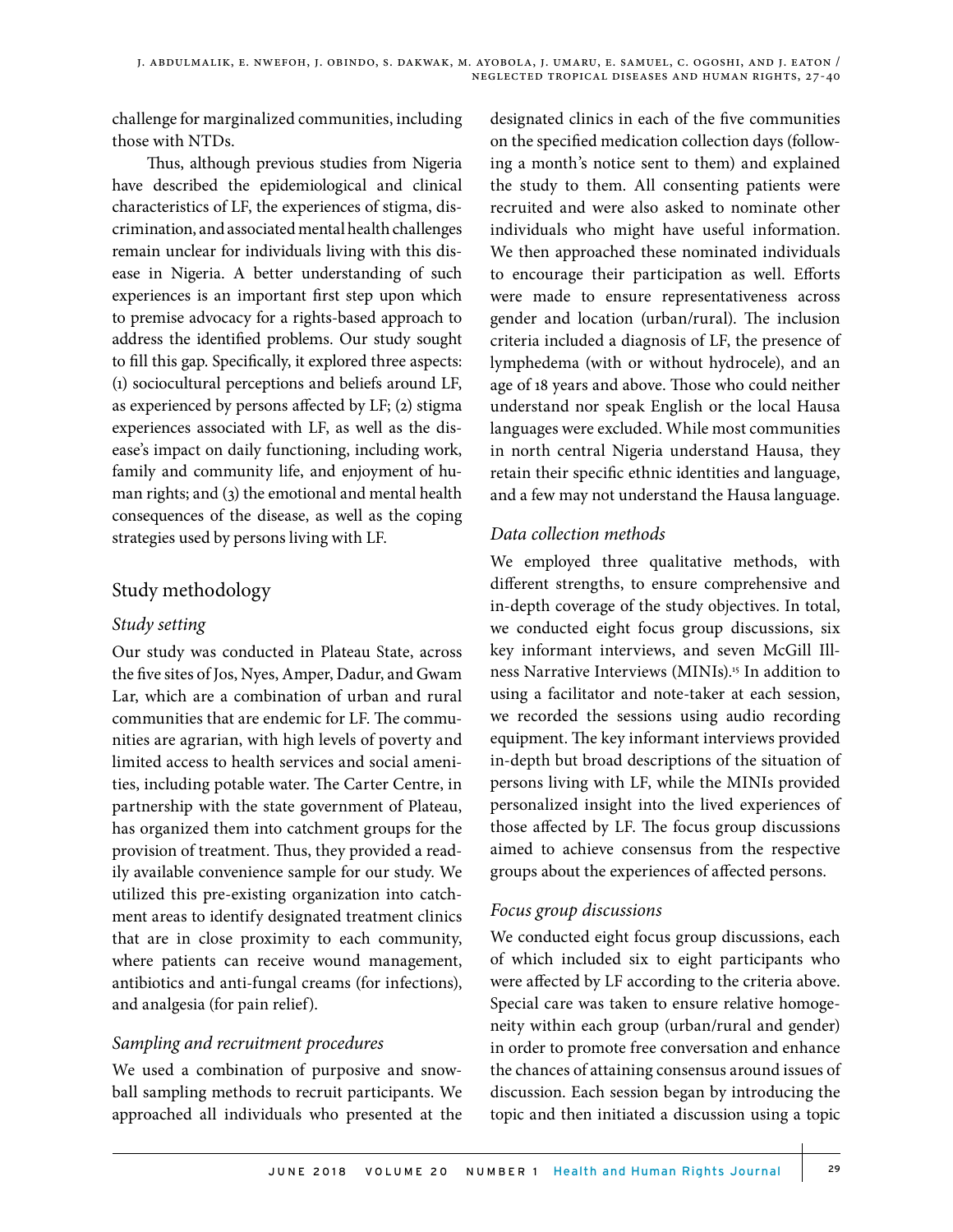guide that was synthesized from previous research. The focus groups explored five broad themes: commonly held views about LF within the community; experiences of being treated differently (e.g., stigma and discrimination) on account of LF; emotional reactions to stigma and discrimination; experiences of support and encouragement; and what participants would like to see change for the better.

### *Key informant interviews*

We conducted key informant interviews with six respondents across the five sites. These interviews were focused on gaining a deep understanding of the research issues from individuals with extensive experience and knowledge of the subject. One of the respondents did not have LF but had more than two decades of field experience and first-hand involvement caring for persons with LF in one of the clinics. The other five respondents had lived with LF for at least five years and were identified by their peers as very well informed. Indeed, three of these five were serving unofficially as volunteers to provide peer support to other affected persons. For this method, it was not critical to achieve a representative sample; rather, the purpose was to select persons who were identified as clearly knowledgeable and experienced with regard to LF in these communities.

### *McGill Illness Narrative Interviews*

Persons identified either from the focus group discussions or via the snowball approach as having experienced significant stigma, life events, or psychological consequences as a result of their status as persons affected by LF were approached for the MIN-Is.16 The MINI is a qualitative interview schedule for investigating meanings and experiences related to a specific illness—in this case, LF. The interviewee is asked to talk about the health problem in terms of a timeline of events that explores causes, symptoms and signs, effects, and what the person did or is doing about the problem, including seeking care in the formal biomedical system or with non-biomedical healers. MINIs have been found to be culturally valid and have been previously utilized to explore

experiences of perinatal depression in Nigeria.<sup>17</sup>

### *Data coding and analysis*

We transcribed and translated into English the audiotapes of the interviews, paying special attention to removing mentions of people's names and descriptions of specific individuals who may be identifiable from such descriptions. This task was performed by Samuel Dakwak, a clinical psychologist and a native Hausa speaker, and reviewed by Jibril Abdulmalik for accuracy. Back translation of randomly selected portions was performed by Abdulmalik to ensure that the meanings were retained.

The final transcript data was analyzed based on the qualitative content analysis method, using a sequential combination of deductive and inductive coding.18 Two experienced qualitative researchers (Jibril Abdulmalik and Motunrayo Ayobola) independently performed this. Both researchers subsequently harmonized their themes and reconciled areas of disagreement.

Specifically, the qualitative data coding and analysis entailed the following steps:

- 1. A set of codes based on a previous review of the literature was prepared for use in interrogating the data (deductive coding).
- 2. An initial read-through of all the transcripts was performed to gain a feel for the responses and important themes that were immediately striking (inductive coding). Aspects or concepts that were unclear necessitated listening to the audio tapes again to gain appropriate insight into the intended meanings of the participants.
- 3. A thematic codebook was prepared as the final coding template for data analysis.
- 4. The transcripts were uploaded into the Atlas. ti software, and the transcripts were read and assigned thematic codes and memos within the software.
- 5. The software was utilized to pull, aggregate, and display salient quotations and segments for individual codes and themes.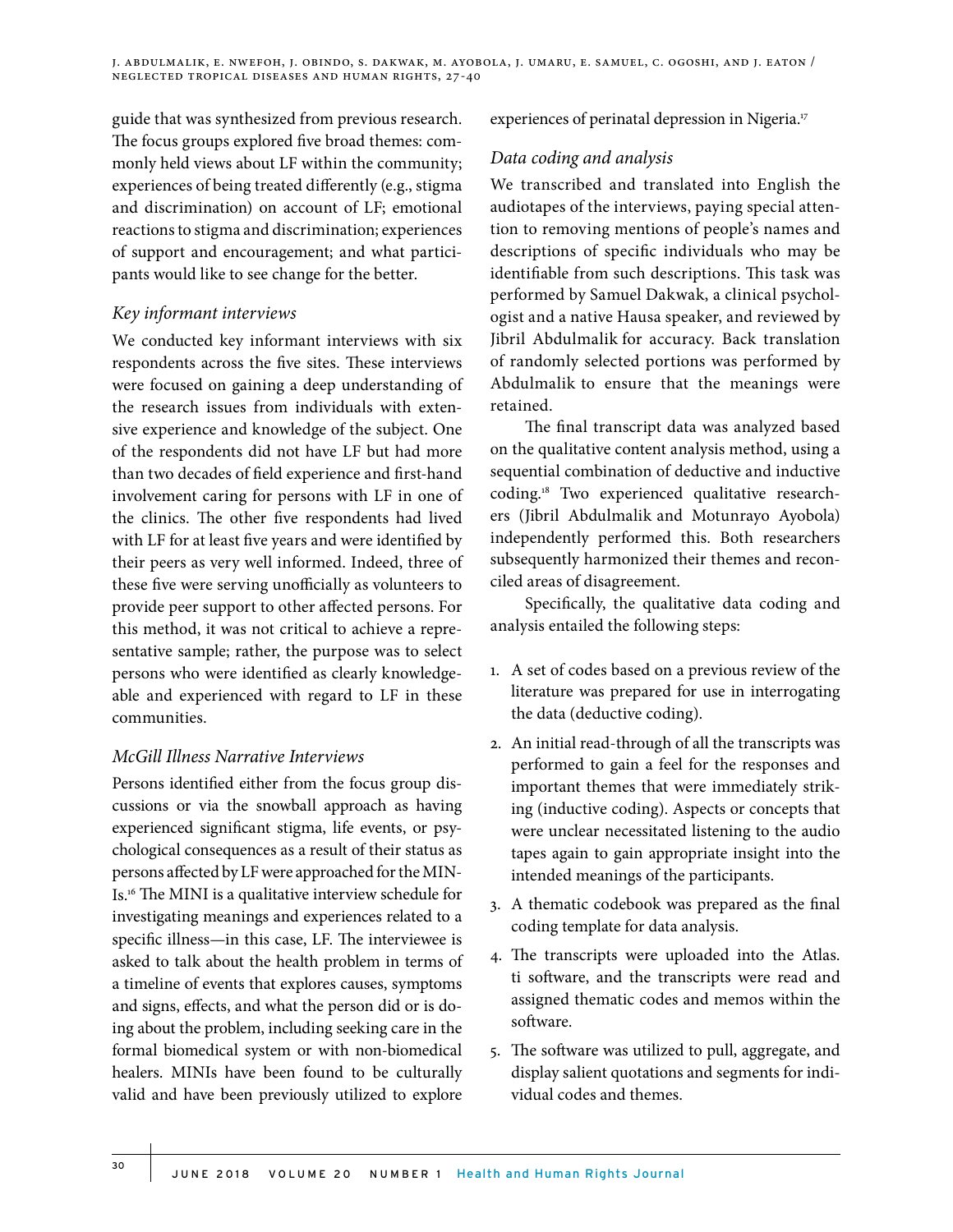#### *Ethical considerations*

We obtained ethical clearance from the Ethics and Research Committee of the University of Jos Teaching Hospital. Privacy and confidentiality were ensured for all participants in the interview settings, and these issues were discussed prior to conducting the interviews. Written informed consent was also obtained from the participants. Those of us who conducted the interviews are experienced mental health clinicians (a psychiatrist and a clinical psychologist, each with several years of clinical experience), and where we identified respondents who required psychological interventions, qualified professionals on our team provided the respondents with brief psychosocial support and then referred them for ongoing care at the University of Jos Teaching Hospital. Furthermore, all participants were screened for depression as part of an associated study evaluating the prevalence and correlates of depression, and which included the provision of treatment for identified persons.<sup>19</sup> Any participants who screened positive for depression in that study were referred for follow-up care.

#### Results

#### *Sociodemographic profile of respondents*

Out of a total of 93 patients seen at the five sites, 69 respondents (74.2%) provided consent and were interviewed. Four respondents who provided consent were excluded due to language difficulties, while the others did not satisfy the inclusion criteria and were therefore excluded. The participants with language difficulties were unlikely to have different experiences of the illness, as they were living within their own communities and could speak their local dialects. While the qualitative methods employed do not demand large sample sizes, the high proportion of participants recruited for the study promoted the achievement of saturation for this sampled group, and the subsequent analysis of results confirmed this.<sup>20</sup> There were slightly more

Box 1. Community perceptions and beliefs around lymphatic filariasis, as reported by respondents

#### **Spiritual illness**

"People began to tell me that the sickness was caused by others through charm, and it was because I stepped on a charm that was intended to harm someone else—if not, it would have killed me." —MINI 2 (female)

#### **No treatment**

"They usually pity the people that have this condition, because it cannot be cured." —Focus group discussion 6 (male)

#### **Strange and scar**

"Some of them get scared, and will not want to get close to us."

—Focus group discussion 1 (female)

#### **Dirty and undesirable:**

"They see the sickness as very dirty, and they run away from us because of it, especially when it discharges fluid." —Focus group discussion 6 (male)

"Although I am handsome and good looking, people look at me as incapacitated and not clean because of this condition." —Key informant interview 3 (male)

#### **Infectious**

"From what I know people call it 'ciwon sauro' which means 'mosquito sickness' because they say that it is caused or spread by a mosquito."

—Focus group discussion 7 (female)

"When my own sickness usually comes, my husband doesn't want to come close to me; not even to help kindle the fire to warm me. He becomes afraid and says he doesn't want to get infected also. He stays away from me."

—Focus group discussion 4 (female)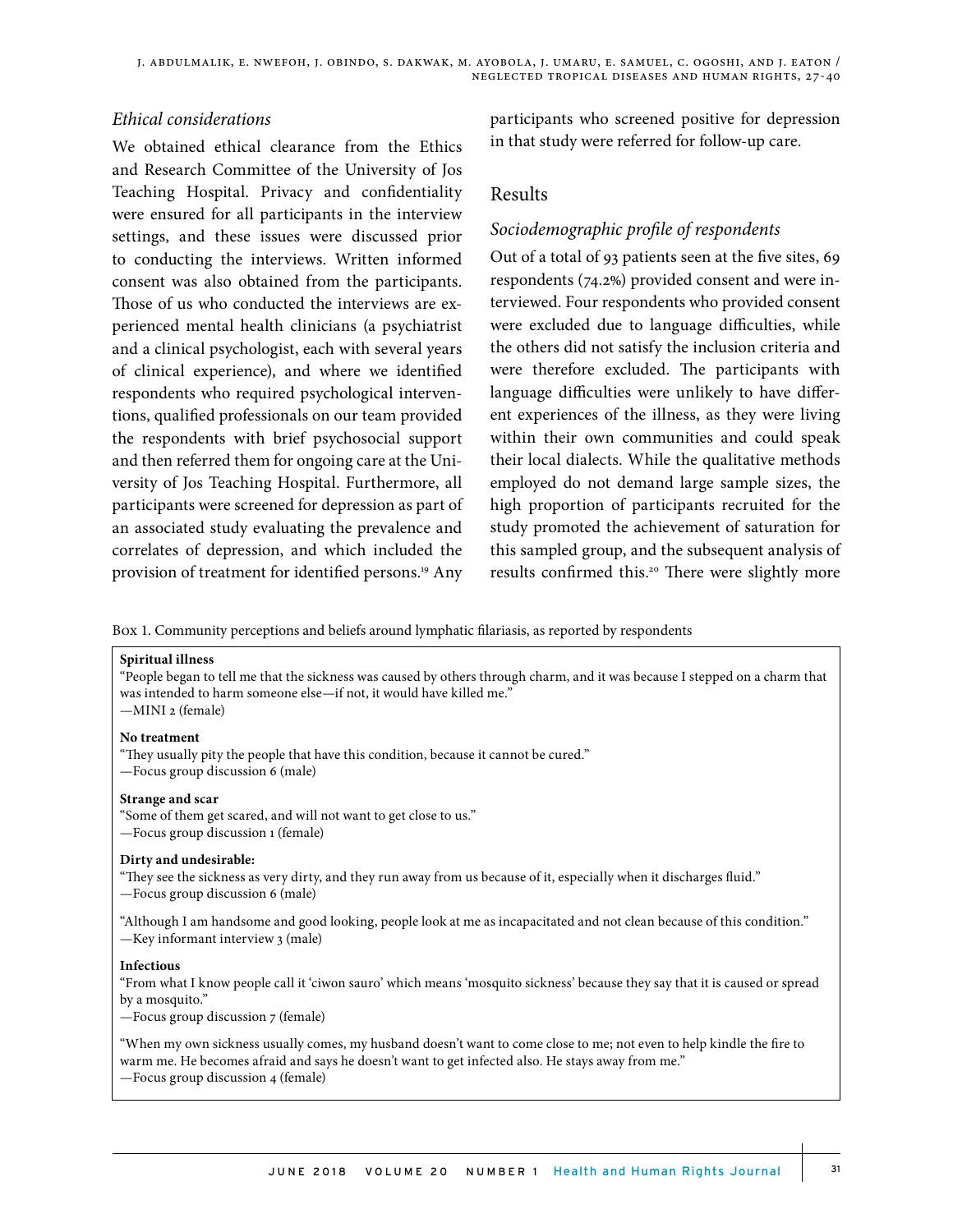female participants (37) than male ones (32). The age of the participants ranged from 20 to 80 years, with a mean age of 53.8 years (SD=15.93). The results are presented below following the outline of our research themes.

#### *Community perceptions of LF*

According to respondents, the most common belief about the cause of LF in their communities is that it is a spiritually inflicted illness that affects individuals who have stepped on a charm that was placed on the ground by their enemies. Thus, it is viewed with some apprehension, and community members wish to be far removed from affected individuals in order to reduce the chances of the charms somehow affecting them as well.

Other commonly expressed perceptions include views that LF is a strange, scary, and poorly understood illness; that affected persons are dirty and foul smelling; that it is an infectious condition caused by mosquitoes; and that it is an incurable disease (see Box 1).

# *Experiences of stigma and discrimination*

Nearly all respondents revealed personal experiences of stigma and discrimination that included being shunned, receiving embarrassing stares and insults, and being viewed as inferior on account of the dis-

#### Box 2. Experiences of stigma and discrimination

#### **Insults and stares**

"They become afraid of us, and others even insult us because of the legs."

—Focus group discussion 1 (female)

"Sometime when children see me, and adults too they stay away … they just keep turning to look at my leg. This happens all the time, especially the people that don't know me. Sometimes others might even say 'look at her leg, the way it is so big.'" —Focus group discussion 1 (female)

"They call it 'shi di magal' or 'shi fuk' … which means 'big leg.' They call us people with big leg." —Focus group discussion 5 (female)

#### **Discrimination**

"Some of them spit out saliva when they see us [in disgust or revulsion]."

—Focus group discussion 3 (male)

"I have had several difficulties with relationships. Sometime in 2006, I had a relationship with a lady and we were making plans to get married. Until one day she told me that her aunty saw my leg in their house and called her to talk to her about this kind of condition and what it entails to manage my condition and the risks if she decided to marry me. With such negative information, the lady gradually broke off the relationship."

—Key informant interview 3 (male)

 "People look down on those with this kind of sickness, such that they are uncomfortable with our presence in social gatherings. Such treatment [also] happens at work places and even in the homes." —Key informant interview 4 (female)

"Sometimes people don't want to offer us employment when they look at the nature of our leg." —Focus group discussion 7 (female)

"Yes, it happened to me. My wife left me, saying to me that I do not have the strength to provide adequately for her just because of this sickness."

—Focus group discussion 3 (male)

#### **Non-discrimination**

A few respondents did not have negative relationship or marital experiences.

"Some of us here are widows … but when our husbands were alive, we did not have any problems."

—Focus group discussion 1 (female)

"I am married with children and I had this sickness before my marriage; it didn't bother my wife." —Key informant interview 1 (male)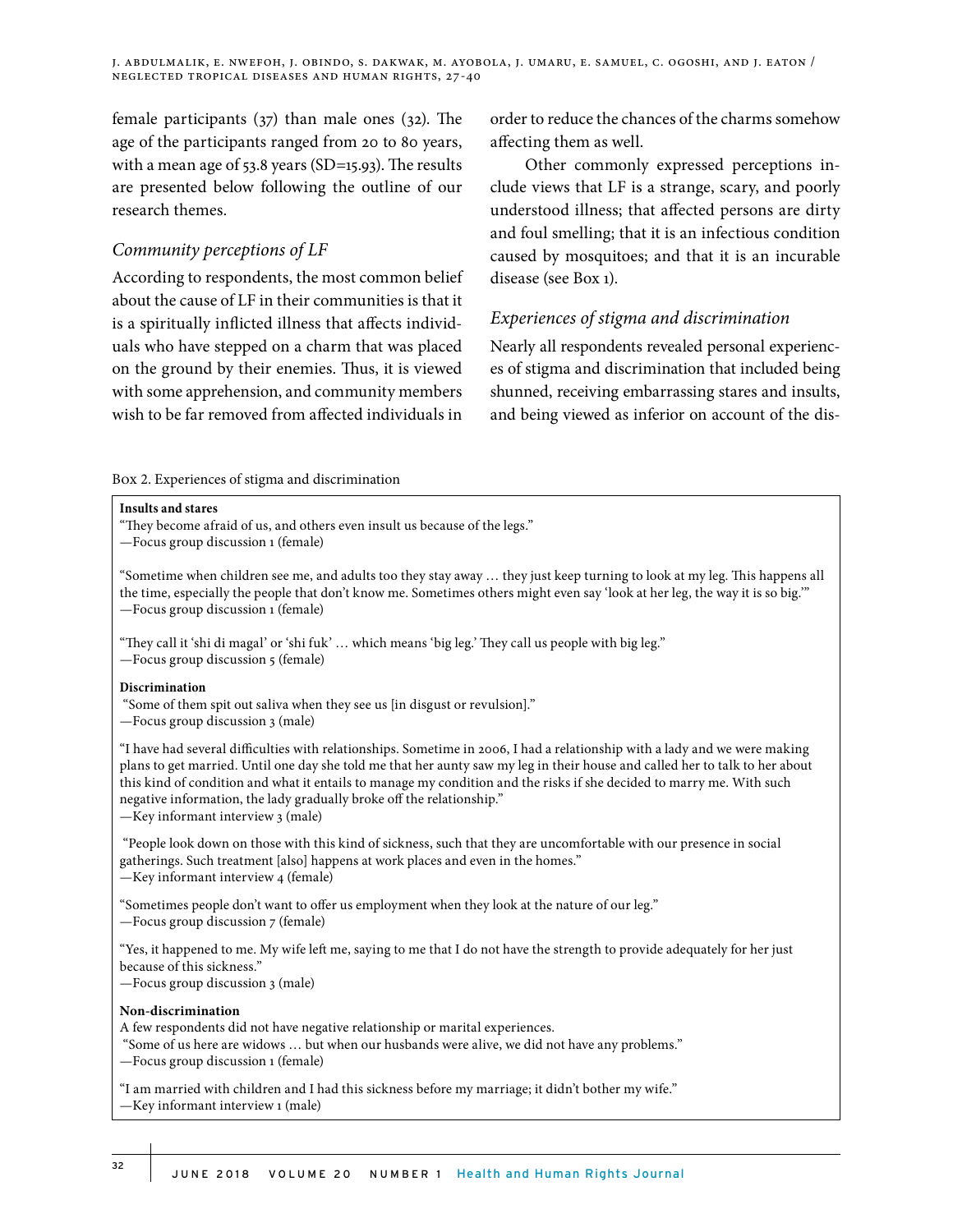ability. Social interactions—including the ability to find a marital partner, the quality of marital relationships, and participation in social events—were all negatively affected by the presence of LF for the majority of the respondents. These experiences, however, were directly linked to the severity of the illness, as individuals with minimal leg swellings could escape negative attention, unlike those with severe and disfiguring leg swellings (see Box 2).

# *Impact of LF on work, family life, and interpersonal relationships*

The presence of LF restricts affected individuals' ability to obtain employment or perform optimally at work or in school. This is especially true during periods when the person suffers acute attacks characterized by debilitating pain and fever, which may last for weeks. Thus, the individual may be forced to miss long spells of school or work. Furthermore, those who are self-employed, such as craftspeople and traders, also notice that people stop buying from them once they see their swollen legs. However, a few

respondents did not report a negative social impact, especially with respect to family life, as they enjoyed good support from their spouses, family members, and members of the community (see Box 3).

# *Personal coping strategies and family and community support*

Three broad categories of coping mechanisms emerged from the data: personal strategies, family support, and community support.

1. **Personal strategies**: Participants responded to their circumstances in a number of practical ways, including social withdrawal, in order to avoid awkward encounters and to avoid the need to wear long clothes that cover their feet, thus preventing stares. In addition, respondents reported a number of cultural rationalizations, such as resignation to fate and seeking solace in their faith in God. A few described turning to alcohol and drugs. Finally, some described their need to beg on the streets as a result of their lack

Box 3. Impact of LF on work, family life, and interpersonal relationships

"There was a time I went for a teaching job interview but was unsuccessful. I was later informed that I was not offered employment because of my condition, as they were concerned about my ability to stand and teach students." —Focus group discussion 6 (male)

 "As a tailor, when my customers' attention and eyes are on my leg, I quickly pull down my trouser to cover it, and I don't feel comfortable to do my work."

—Focus group discussion 8 (male)

"When I gained admission into a tertiary institution, I could not return to school on time after the semester holidays because my leg became swollen to the extent that I lost some of my nails [pointing to her toes]. After about five months, I managed to go and write the exams."

—Focus group discussion 2 (female)

"They become poor because they usually produce little on their farms. When they fall sick, it affects their work in the farm and the harvest becomes very low, which in the end pushes the individual into more poverty." —Key informant interview 6 (male)

 "About two years ago, I had fever and severe pains such that I stayed at home for about two months without going to work. I could not go anywhere within that period, other than to eat and use the restroom. Then my employer began to consider laying me off because I was unable to come to work for about two months in a row, but it took the grace of God for them to retain me and to pay me my salaries for those months. So, this condition really affects my work; when the sickness comes, I become incapacitated, to the point that I wouldn't be able to lift even a bucket of water by myself. But whenever the fever leaves me, I become strong enough to do work."

—Key informant interview 3 (male)

"When the condition is not severe, then a person can get married without much difficulty. But when the sickness is very severe, it can be a deformity and no girl will want to marry you." —Focus group discussion 6 (male)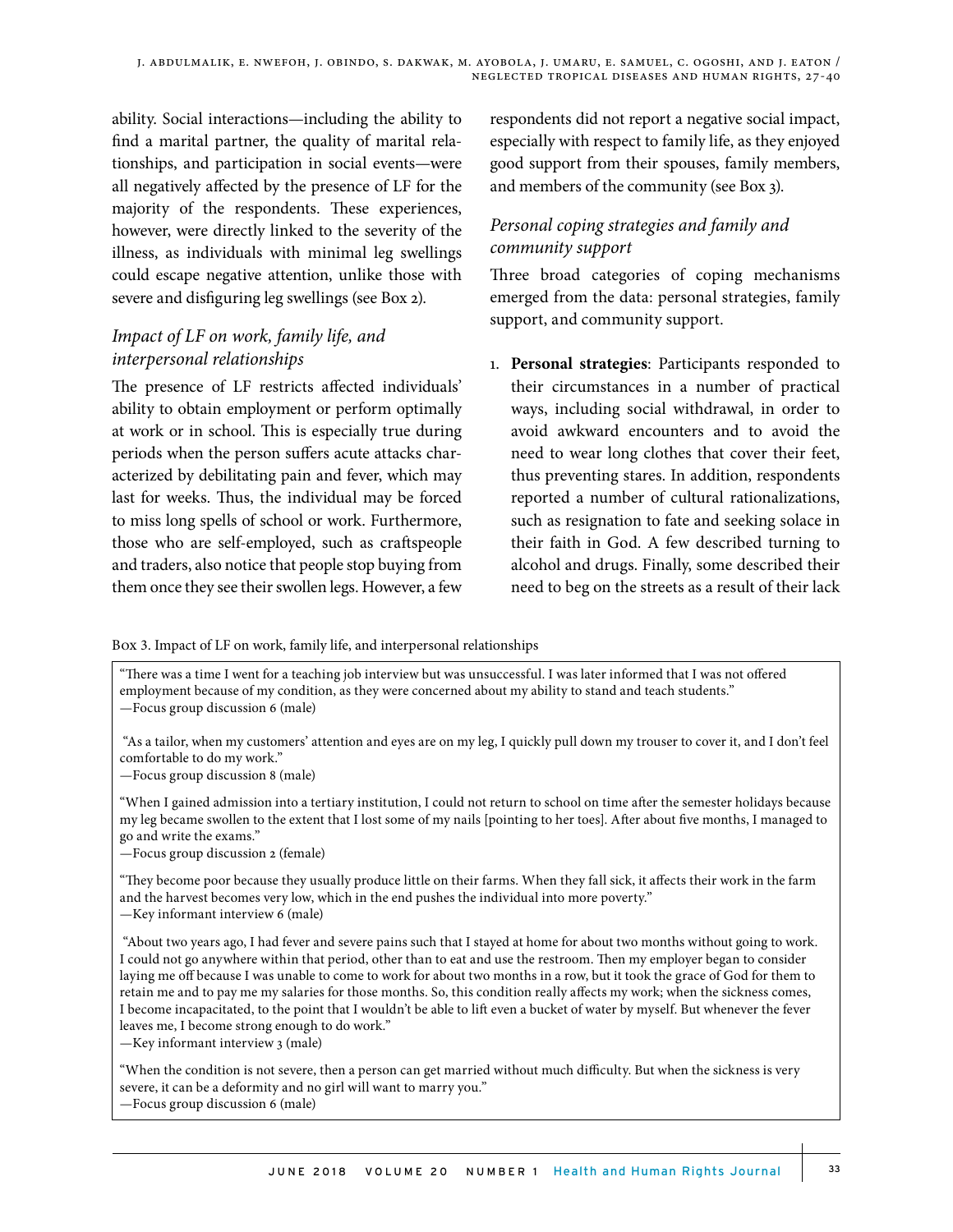of other economic opportunities.

 *"I have to dress and cover the leg well—if not, people will not want to be close to me."*

—Focus group discussion 3 (male)

*"It [LF] is the will of God. He can afflict anyone with sickness. So, I look up to God for help."* —Focus group discussion 5 (female)

2. **Family**: Support and encouragement from family members was also an important way for some respondents to cope.

*"It was my family members that have been washing and dressing my wounds each morning during that period. In fact, our children were very happy for me and were even singing out of joy, when I eventually began walking with the aid of a walking stick after eight months of being bed-ridden. They were very happy for me."*

—Focus group discussion 1 (female)

*"I know my family supported me all the way and they encouraged me when I was going to the hospital, and they have been there for me in my condition. My family has been very supportive."* —Key informant interview 4 (female)

3. **Community**: Some respondents described being helped by their communities through support, encouragement, and financial aid. Religious bodies, especially women's church groups, provided regular visits, prayers, emotional support, and financial contributions to individuals with LF.

*"The women fellowship of my church and other people gave me money as a form of assistance because of this condition. And I used the money to go to the hospital."*

—Key informant interview 5 (female)

*"The people of my own village supported and encouraged me … It is only people that are not from* 

Box 4. Emotional consequences of stigma and discrimination on persons with LF

#### **Emotional reactions**

"When people tell me to stay away because of this sickness, it makes me angry."

—Focus group discussion 2 (female)

"Sometimes it makes us to be ashamed, and angry."

—Focus group discussion 6 (male)

"People insult me when they see me and I feel bad about it … and I used to cry. Sometimes, I used to cry for up to three days." —Focus group discussion 2 (female)

"How can I be happy when I am unable to do my work?"

—Focus group discussion 3 (male)

"I feel very bad because of the experiences of discrimination I had. At such times, I weep a lot."

—Focus group discussion 6 (male)

"Sometimes when I look at the leg, I become angry and always want to cry. It makes me to become discouraged because of the fact that the leg will remain big for the rest of my life. I usually become sad and frustrated." —Focus group discussion 7 (female)

#### **Suicidal ideation**

"I feel demoralized and very sad. There was a time that I was in severe pain and I prayed to God to just take my life so that I will be relieved of the pain. But when I am stigmatized, I also feel very bad and demoted." —Key informant interview 3 (male)

"When the sickness begins, it used to get swollen and secrete fluid. On account of the pains, I used to say that it is better to die so I can rest."

—Focus group discussion 2 (female)

"I get worried and feel so sad because I wish to be able to work like others, and be able to feed myself but I cannot. I get so worried that I prayed to God to just take my life because I have no use in this life: I have a disease that I can't walk and so people avoid me, and when I do business people don't patronize me [participant started sobbing and required a break, as well as supportive therapy]."

—MINI 3 (female)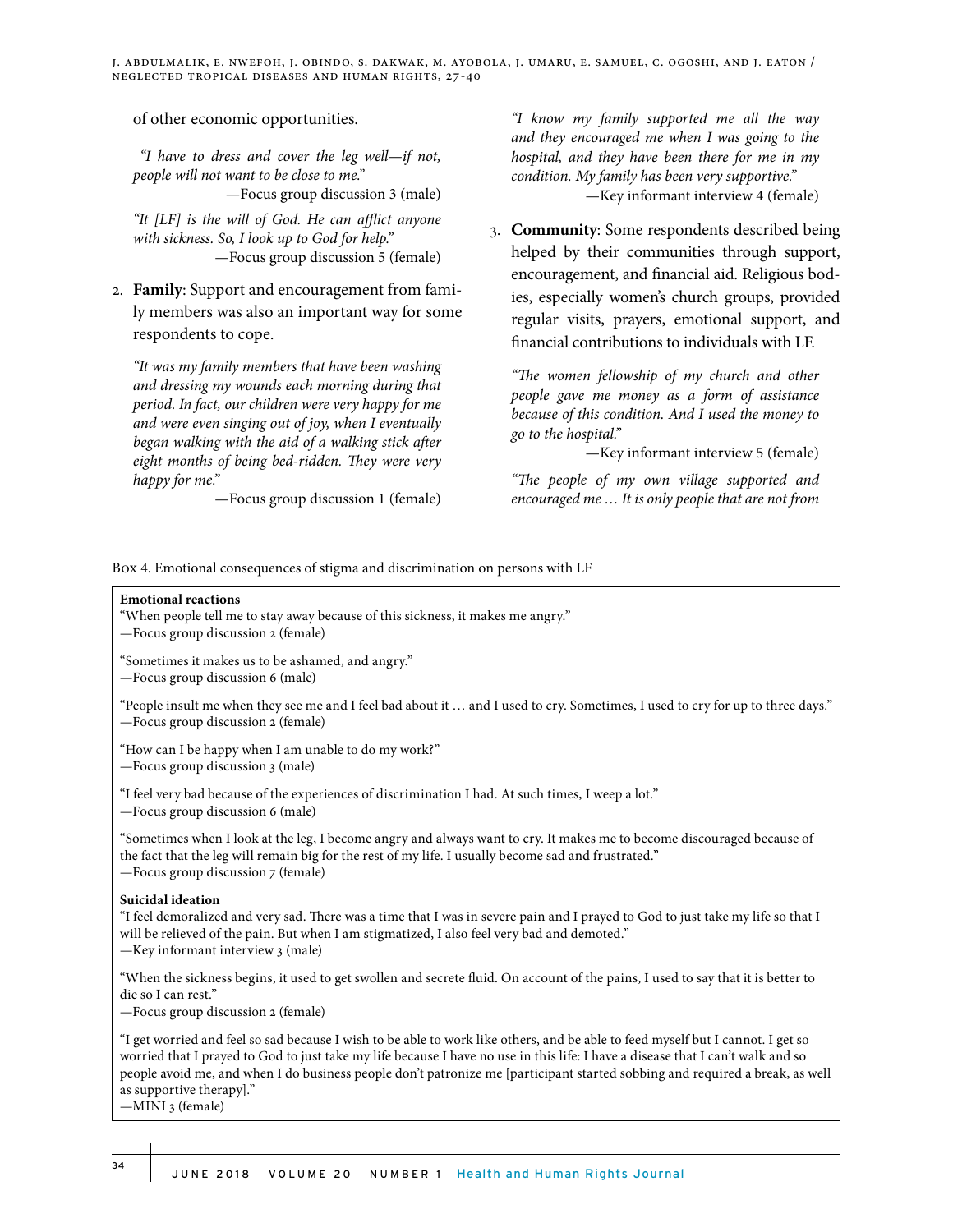*our community that did not [support me]."* —Focus group discussion 1 (female)

Respondents reported receiving free medications and general health counseling from the Carter Centre but were unaware of any governmental support at the local, state, or federal level for persons with LF.

The majority of respondents indicated that they had initially sought treatment from traditional healers—to no avail and often at considerable expense—before eventually arriving at the designated clinics where the Carter Centre provided free treatment services. The counseling services at these clinics were aimed at providing information about medications and general health care issues; there was no systematic or coordinated manner of identifying or providing interventions for emotional and other mental health difficulties experienced by individuals with LF.

### *Changes desired by persons with LF*

The most pronounced wish of respondents was the discovery of a definitive solution for the physical disfigurement of their limbs so their lives could return to normal. Another recommendation was public awareness campaigns to increase the level of community understanding of LF and to reduce stigma and discrimination. Free and regularly available medications were also mentioned, as medications are sometimes either unavailable or available only for a fee. The respondents specifically requested opportunities to earn a livelihood and care for themselves independently. Given that they could no longer farm successfully, several respondents wanted the opportunity to receive government benefits such as supported employment, small loans to start a business, and other forms of welfare support. Such benefits are currently not available in Nigeria, apart from through charitable donations, which are not regular

# Discussion

### *Perceptions of LF within communities*

The perceptions of LF reported by respondents

reflected a mix of accurate information (such as knowledge that LF is an infection that may be transmitted by mosquitoes) and inaccurate information (such as the belief that it is a spiritual illness caused by "enemies"). This is in line with earlier reports from developing countries.<sup>21</sup> The pervasive nature of misconceptions about the causative mechanism for LF may have a negative impact on the effectiveness of prevention and eradication efforts. However, it is salient to note the overlap between the perception of LF as a form of spiritual affliction that can spread to others and the biomedical fact that it is an infectious condition that can be transmitted among people living in close proximity. This link may be exploited in public awareness campaigns.

# *Stigma experiences and impact on functioning*

A central theme from our study's results is respondents' overwhelmingly negative experiences of stigma and discrimination. Similar findings have also been reported for other NTDs, such as leprosy, which also has physical and cutaneous signs that are strongly associated with stigma and poor mental health outcomes.<sup>22</sup>

The social exclusion experienced by respondents resulted in high levels of disability, as many of them could not complete their education, secure employment, hold down jobs, engage in farming, or engage in business. These findings agree with earlier reports about the psychosocial consequences for persons with LF from low- and middle-income countries.23 Indeed, another study illustrated how stigma and disability from LF not only resulted in social isolation and avoidance behavior (linked to self-stigma) but also led to reduced career aspirations and a downward spiral into poverty.24

Another salient finding was the association between increased levels of stigma and the severity of the disease—those with minimal swellings managed to get by with as near normal lives as possible, while those with more severe disability were unable to hide their condition and had more negative experiences in their social interactions. A recent study reported a similar observation about this association.25 Enacted stigma is more pronounced with greater severity of the disease and obvious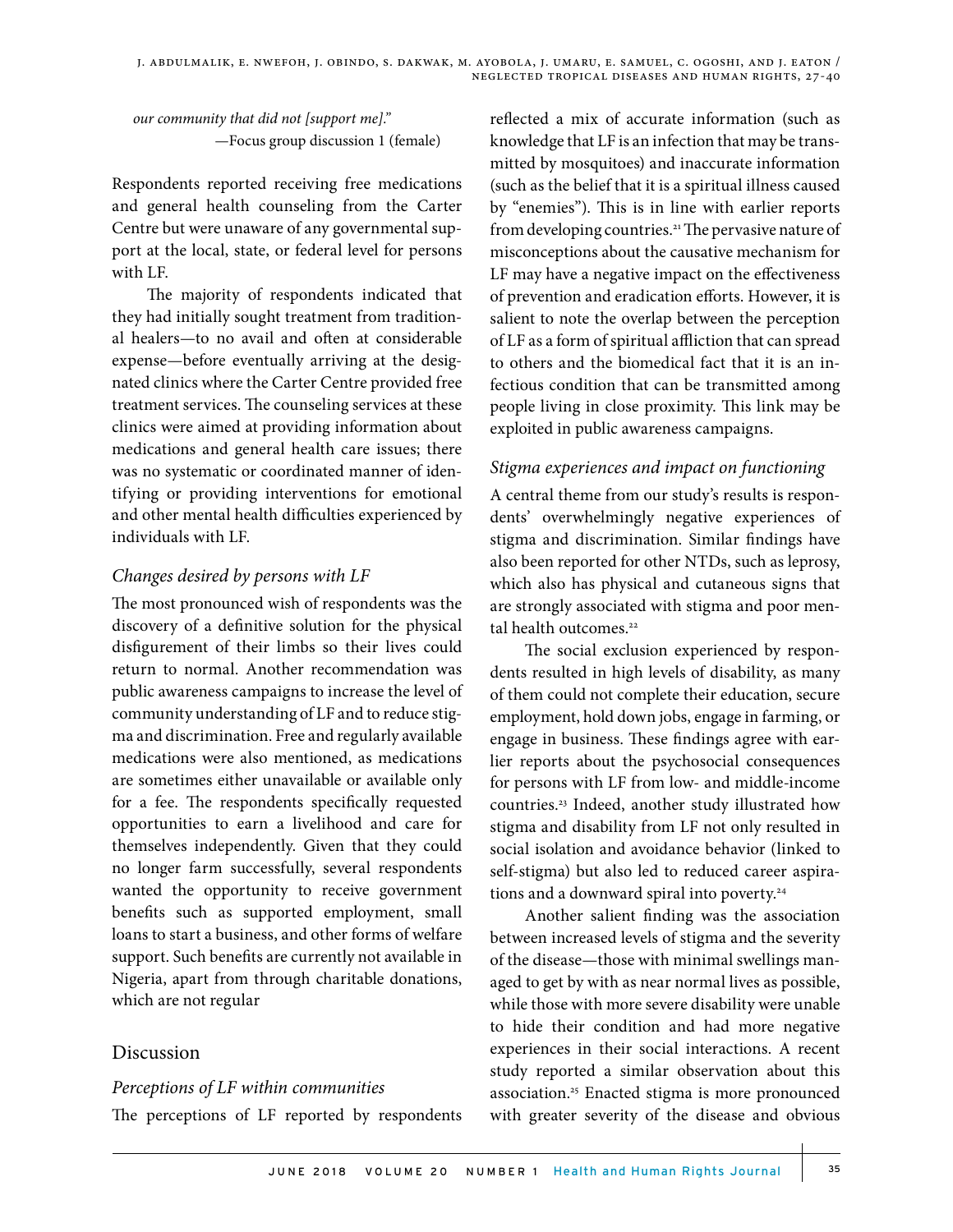physical deformities. This, in turn, can exacerbate the felt stigma of affected individuals.<sup>26</sup>

However, it is pertinent to note that some respondents had positive stories of spousal, family, and community support, which greatly enhanced their ability to cope. This positive finding in the face of widespread stigma has also been reported by previous studies.<sup>27</sup> Other coping strategies were both negative and positive. Examples of negative coping strategies were social withdrawal and isolation, street begging, and resorting to alcohol and drugs. The positive coping styles of resignation to fate, drawing comfort from religious beliefs, and use of loose clothing that covers the legs and feet demonstrate adaptation to the challenging realities faced in everyday life. These coping strategies hold promise for future research efforts aimed at developing simple psychological interventions to counter stigma. Such efforts are much more effective if they take cultural beliefs into account. Furthermore, a multimodal approach that looks at individual factors as well as community and other contextual factors is more likely to be effective.<sup>28</sup>

### *Emotional consequences*

The most common emotional reactions were suggestive of anxiety and depressive illness. A subset of this project with the same study population utilized standardized assessment instruments and found a 20% prevalence of depression in this population, which is high compared with the lifetime prevalence of  $3.2\%$  in the country's general population.<sup>29</sup> The presence of depressive symptoms in this study was also associated with expressions of suicidal ideation (but there were no reported suicidal attempts in this study). These findings are supported by the high prevalence of depression reported among individuals with LF from other studies, estimated at 70% in Togo and 97% in India.30

A recent review highlighted the extent of co-morbid mental illnesses among persons with NTDs such as LF. This is supported by a report which clearly illustrate how the experiences of stigma and discrimination, as well as other attendant social disadvantages among persons with NTDs (including LF), predispose them to mental health

problems.31 Furthermore, while the initial burden of disability-adjusted life years (DALYs) attributed to LF (taking account of physical disabilities only) in the Global Burden of Disease Study of 2010 was estimated at 2.78 million DALYs, a more recent calculation of the attributable burden due to depressive illness alone among persons with LF puts the figure at about 5.09 million DALYs.<sup>32</sup> This doubling of the attributable burden of disease has important consequences for public health planning and resource prioritization. It is also worthy to note that the significant caregiver burden and impact on families as illustrated by our study results are often not captured in attributable disease burden calculations. The emotional toll and its resultant burden on these individuals and their communities deserve attention and urgent intervention—especially since the physical disfigurement, once established, is usually lifelong.

# *Using a human rights-based approach*

The association between LF (and other NTDs) and poverty and social disadvantage—such as difficulties with access to health, education, and employment—has been reported elsewhere.33 Our findings support these observations: respondents reported difficulties in accessing their rights to health, education, and work, as well as meaningfully participating in their communities.<sup>34</sup> Their relative lack of power means that there are few opportunities for them to engage in democratic processes to advocate for their rights.

While the government of Nigeria has ratified several pertinent international conventions, such as the International Covenant on Economic, Social and Cultural Rights and the Convention on the Rights of Persons with Disabilities, these instruments lack legislative muscle since they have not been domesticated by the National Assembly. Indeed, section 12(1) of the Nigerian Constitution states that "[n]o treaty between the Federation and other countries shall have the force of law except to the extent to which any such treaty has been enacted into law by the National Assembly."35 People affected by NTDs are poorly represented in the national disability federation (the Joint National Association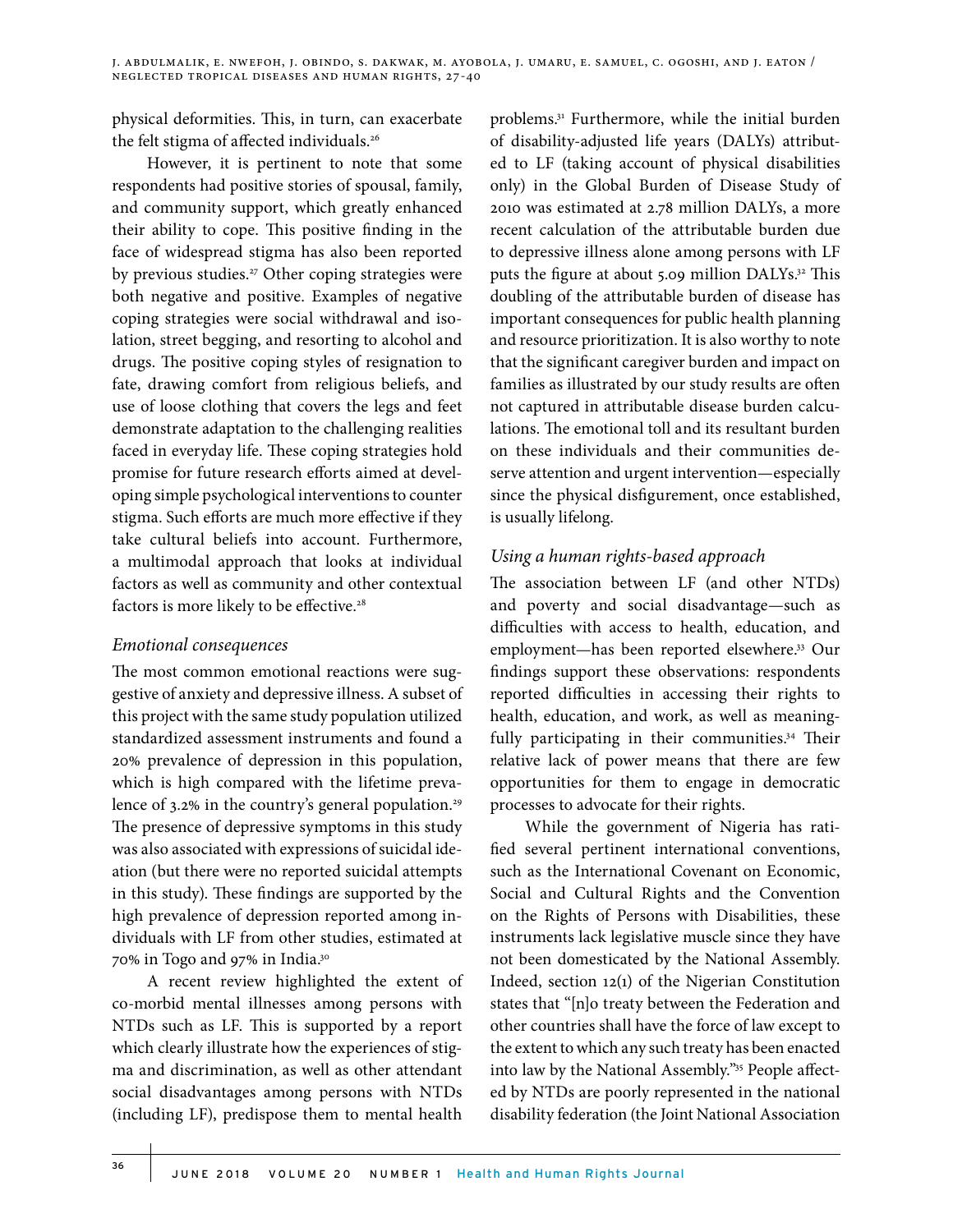of Persons With Disabilities), which has a mandate to engage in reporting under the Convention on the Rights of Persons with Disabilities.

A holistic approach to addressing the individual and structural discrimination faced by affected persons and their communities entails domesticating relevant legal instruments in order to guarantee and protect these persons' rights as enshrined in international and regional law.

The SDGs also provide opportunities for promoting the rights of persons with LF in Nigeria and reducing their experiences of stigma, discrimination, and social exclusion. As stated earlier, one overarching principle of the SDGs is a commitment to "leave no one behind", which might be achieved through the application of Universal Health Coverage, without financial hardships.<sup>36</sup> Considering that LF and other NTDs are most prevalent in poor populations, the success or failure of the universal health coverage paradigm within the SDGs can be measured against the extent of its effectiveness in reaching persons with NTDs.<sup>37</sup> In specific terms, SDGs 1, 2, 3, 4, 6, 10, and 16 lend themselves to the cause of promoting the human rights of persons with LF and other NTDs in Nigeria and elsewhere.<sup>38</sup>

SDG 1 aims to end poverty in all its forms, which stands to have an impact on the vulnerable population of persons (and their families) living with LF and other NTDs. Indeed, it has been proposed that LF is simultaneously an outcome and a driver of poverty.39 SDG 2 aspires to "end hunger, achieve food security and improve nutrition and promote sustainable agriculture"; this is directly relevant to the Nigerian communities where LF is endemic, such as our study population. Participants were mainly farmers, and even those who had other vocations still maintained family farms on a subsistence basis. Episodes of painful infections of their limbs frequently interfered with their farming activities, resulting in reduced agricultural production and worsening food security while pushing them into poverty.

SDG 3 aims to achieve health for all, including persons with NTDs. SDG 4 aspires to achieve inclusive and equitable quality education and promote lifelong learning opportunities for all. This is particularly relevant for our study's participants, who described how their experience with LF had disrupted their educational pursuits, particularly during episodes of acute and painful infections. SDG 6 focuses on ensuring the availability and sustainable management of water and sanitation for all, which is pertinent for all persons with NTDs.

Lastly, SDGs 10 and 16 have clear human rights implications for persons with LF and other NTDs and should be utilized to advocate for their rights. Goal 10 calls for addressing inequalities; here, the majority of affected persons are the rural poor, whose needs are often not prioritized. Reducing inequalities should translate into an improvement in their status in society and an overall reduction in their experience of stigma. Goal 16 calls on governments to "promote peaceful and inclusive societies for sustainable development, provide access to justice for all and build effective, accountable and inclusive institutions at all levels." Ensuring the inclusion of persons with LF and other NTDs in Nigeria will necessarily cut across several areas, including health care, social services, economic empowerment, and community participation. Health sector inclusiveness will entail not only the provision of physical therapies and interventions but also support for their mental health needs.

In order to achieve this health sector inclusiveness, the Nigerian government needs to provide training for health workers that allows them to identify and provide interventions for mental health problems among persons with LF and other NTDs. This could be via improvements in the integration of mental health into primary health care services (mental health is the ninth pillar of primary care in Nigeria). The World Health Organization's Mental Health Gap Action Programme Intervention Guide, which has been contextualized and piloted in Nigeria, provides a useful manual for this implementation.40 In addition, the World Health Organization's QualityRights program, focused on realizing meaningful access to rights in mental health services, has also been piloted in Nigeria.<sup>41</sup> These and other resources can support the development of self-help groups that can advocate for their rights. Such groups may play a role in expanding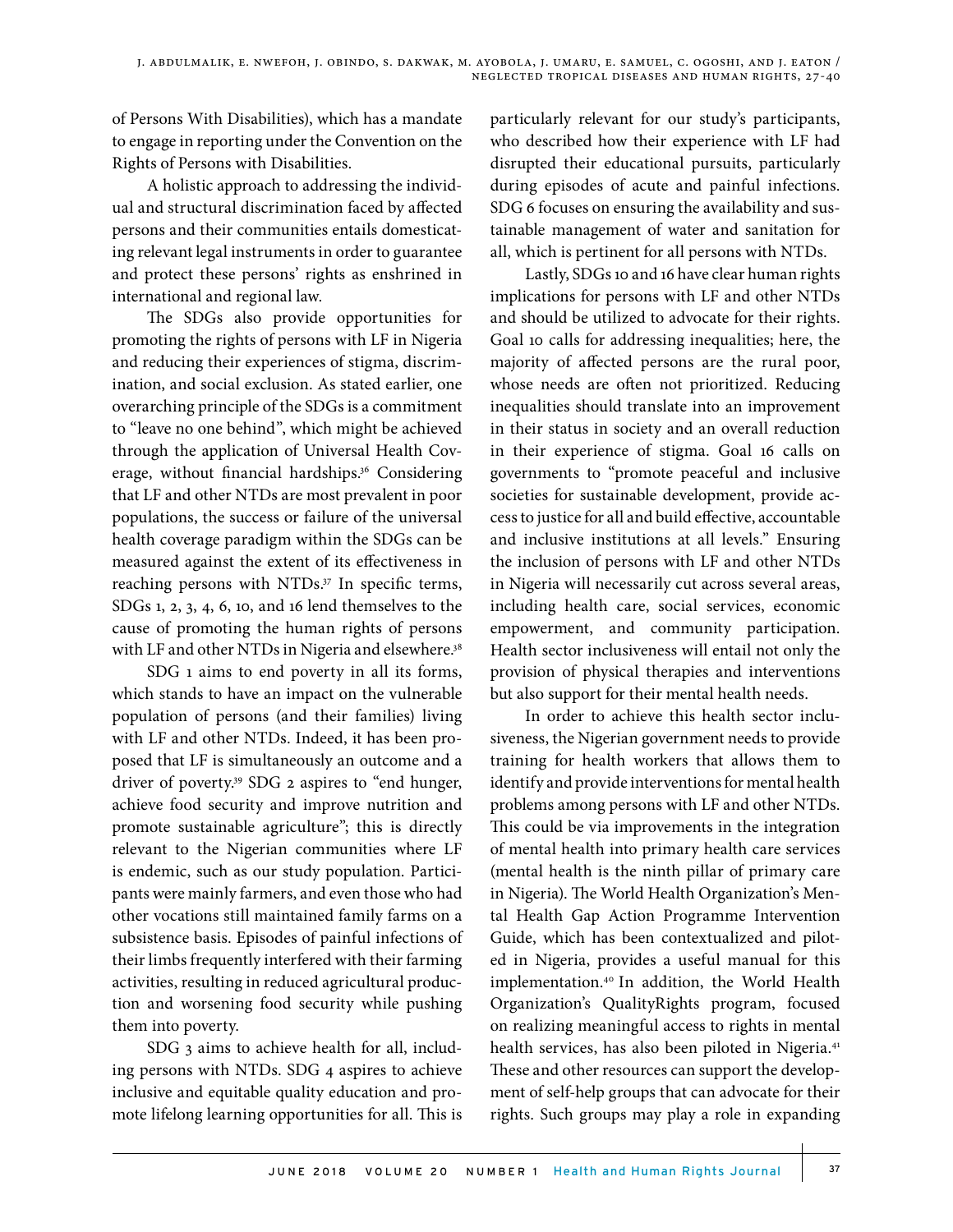community education and outreach programs to improve individuals' knowledge and reduce stigma and discrimination. In addition, these groups also play a role in advocacy for the protection and promotion of their rights by the government.

Lastly, it is clear that current efforts to tackle LF and other NTDs—which are focused predominantly on mass drug administration for the prevention of disease transmission—neglect important associated rights (including the right to physical and mental health care, the right to live and participate fully in community life, and the right to education) of people affected by NTDs. The SDGs provide opportunities to advance the cause of persons living with LF and other NTDs through their commitment to Universal Health Coverage, which ensures that all populations, including those living with NTDs, have access to health care.

# Conclusion

Given the pervasive stigma and discrimination experienced by persons affected by LF, and the associated emotional consequences, interventions that address stigma and the psychosocial consequences of this condition must be considered an essential component of LF-related services. Such interventions can be supported through the enactment of a legislative framework that promotes and protects the human rights of affected citizens. The training of health workers, the provision of accessible services via primary care, and public education campaigns are additional steps that can be taken by the government and civil society organizations alike.

The screening, identification, and treatment of mental health needs, as well as social and economic inclusion, should gain prominence as rights-based considerations during policy discussions on contemporary challenges for LF in particular and NTDs in general.

# Acknowledgments

The authors acknowledge the support of the Health and Development Support Programme and the Carter Center, which provided access to their programs in Nigeria. We also gratefully acknowledge the contribution of Toyin Aderemi of CBM's country office in Nigeria to the success of this project.

#### References

1. World Health Organization, *Working to overcome the global impact of neglected tropical diseases* (Geneva: WHO, 2010).

2. World Health Organization, *Managing morbidity and preventing disability in the Global Programme to Eliminate Lymphatic Filariasis: WHO position statement* (Geneva: WHO, 2011).

3. L. M. Zeldenryk, M. Gray, R. Speare, et al., "The emerging story of disability associated with lymphatic filariasis: A critical review," *PLoS Neglected Tropical Diseases* 5/12 (2011).

4. World Health Organization, *Global Programme to Eliminate Lymphatic Filariasis: Progress report 2000–2009 and strategic plan 2010–2020* (Geneva: WHO, 2010).

5. P. N. Okorie, G. O. Ademowo, Y. Saka, et al., "Lymphatic filariasis in Nigeria: Micro-stratification overlap mapping (MOM) as a prerequisite for cost-effective resource utilization in control and surveillance," *PLoS Neglected Tropical Diseases* 7/9 (2013); C. Okonofua, O. Morenikeji, and O. Salawu, "Lymphatic filariasis and associated morbidities in rural communities of Ogun State, Southwestern Nigeria," *Travel Medicine and Infectious Disease* 12/1 (2014), pp. 95–101; E. A. Omudu and J. O. Ochoga, "Clinical epidemiology of lymphatic filariasis and community practices and perceptions amongst the Ado people of Benue State, Nigeria," *African Journal of Infectious Diseases* 5/2 (2011), pp. 47–53.

6. M. Brady, "Seventh meeting of the Global Alliance to Eliminate Lymphatic Filariasis: Reaching the vision by scaling up, scaling down, and reaching out," *Parasites and Vectors* 7/46 (2014).

7. A. Eigege, D. S. Evans, G. S. Noland, et al. "Criteria to stop mass drug administration for lymphatic filariasis have been achieved throughout Plateau and Nasarawa States, Nigeria," *American Journal of Tropical Medicine and Hygiene* 97/3 (2017), pp. 677–680.

8. A. K. Kumari, K. T. Harichandrakumar, L. K. Das, and K. Krishnamoorthy, "Physical and psychological burden due to lymphatic filariasis as perceived by patients and medical experts," *Tropical Medicine and International Health* 10/6 (2005), pp. 567–573; C. K. Ahorlu, S. K. Dunyo, G. Asamoah, and P. E. Simonsen, "Consequences of hydrocele and the benefits of hydrocelectomy: A qualitative study in lymphatic filariasis endemic communities on the coast of Ghana," *Acta Tropica* 80/3 (2001), pp. 215–221; R. S. Wijesinghe, A. R. Wickremasinghe, S. Ekanayake, and M. S. Perera, "Physical disability and psychosocial impact due to chronic filarial lymphoedema in Sri Lanka," *Filaria Journal*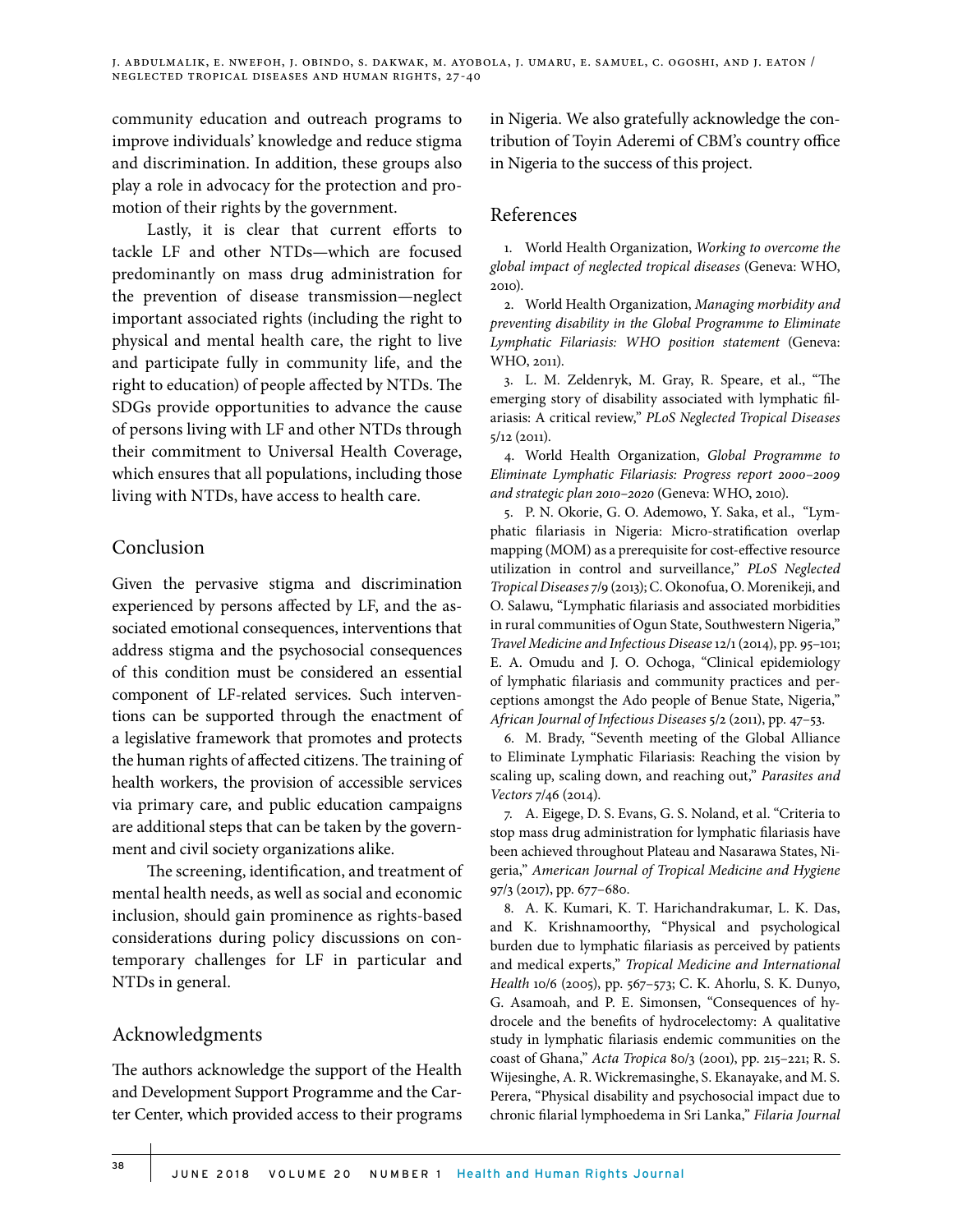6/4 (2007)

9. I. Goffman, *Stigma: Notes on the management of spoiled identity* (Harmondsworth, Middlesex: Penguin Books, 1963); G. Scambler, "Stigma and disease: Changing paradigms," *Lancet* 352/9133 (1988), pp. 1054–1055.

10. G. Thornicroft, D. Rose, A. Kassam, and N. Sartorius, "Stigma: Ignorance, prejudice or discrimination?," *British Journal of Psychiatry* 190/3 (2007), pp. 192–193.

11. Zeldenryk et al. (see note 3); T. Cassidy, C. M. Worrell, K. Little, et al., "Experiences of a community-based lymphedema management program for lymphatic filariasis in Odisha State, India: An analysis of focus group discussions with patients, families, community members and program volunteers," *Plos Neglected Tropical Diseases* 10/2 (2016); K. Hofstraat and W. H. van Brakel, "Social stigma towards neglected tropical diseases: A systematic review," *International Health* 8 (2016), pp. i53–i70; M. G. Weiss, "Stigma: Formulating concepts and priorities for a public health agenda," *Tropical Medicine and International Health* 12 (2007), p. 17; B. Person, L. K. Bartholomew, M. Gyapong, D. G. Addiss, and B. van den Borne, "Health-related stigma among women with lymphatic filariasis from the Dominican Republic and Ghana," *Social Science and Medicine* 68/1 (2009), pp. 30–38.

12. T. G. N. Ton, C. Mackenzie, and D. H. Molyneux, "The burden of mental health in lymphatic filariasis," *Infectious Diseases of Poverty* 4 (2015), p. 34.

13. E. Litt, M. C. Baker, and D. Molyneux, "Neglected tropical diseases and mental health: A perspective on comorbidity," *Trends in Parasitology* 28/5 (2012), pp. 195–201; K. T. Harichandrakumar and M. Kumaran, "Health related quality of life (HRQoL) among patients with lymphatic filariasis," *International Journal of Health Sciences and Research* 7/3 (2017), pp. 256–268.

14. World Health Organization, *Working to overcome the global impact of neglected tropical diseases: First WHO report on neglected tropical diseases* (Geneva: WHO, 2010); P. J. Hotez, A. Fenwick, L. Savioli, and D. H. Molyneux, "Rescuing the bottom billion through control of neglected tropical diseases," *Lancet* 373/9674 (2009), pp. 1570–1575; J. Sun and J. Amon, "Addressing inequity: Neglected tropical diseases and human rights," *Health and Human Rights Journal* 20/1 (2018).

15. D. Groleau, A. Young, and L. J. Kirmayer, "The McGill Illness Narrative Interview (MINI): An interview schedule to elicit meanings and modes of reasoning related to illness experience," *Transcultural Psychiatry* 43/4 (2006), pp. 671–691.

16. Ibid.

17. A. Adeponle, D. Groleau, L. Kola, et al., "Perinatal depression in Nigeria: Perspectives of women, family caregivers and health care providers," *International Journal of Mental Health Systems* (2017).

18. J. Y. Cho and E. Lee, "Reducing confusion about grounded theory and qualitative content analysis: Similarities and differences," *Qualitative Report* 19/64 (2014), pp.  $1 - 20.$ 

19. *J. Obindo*, J. *Abdulmalik*, E. Nwefoh, et al., "Prevalence of depression and associated clinical and socio-demographic factors in people living with lymphatic filariasis in Plateau State, Nigeria," *PLoS Neglected Tropical Diseases* 11/6 (2017).

20. G. A. Bowen, "Naturalistic inquiry and the saturation concept: A research note," *Qualitative Research* 8 (2008), p. 137.

21. B. V. Babu, S. Mishra, and A. N. Nayak, "Marriage, sex, and hydrocele: An ethnographic study on the effect of filarial hydrocele on conjugal life and marriageability from Orissa, India," *PLoS Neglected Tropical Diseases* 3/4 (2009), p. e414; A. Tsutsumi, T. Izutsu, A. M. Islam, et al., "The quality of life, mental health, and perceived stigma of leprosy patients in Bangladesh," *Social Science and Medicine* 64/12 (2007), pp. 2443–2453; Ahorlu et al. (2001, see note 8).

22. Tsutsumi et al. (see note 21).

23. B. Person, D. Addiss, L. K. Bartholomew, et al., "Can it be that god does not remember me: A qualitative study on the psychological distress, suffering, and coping of Dominican women with chronic filarial lymphedema and elephantiasis of the leg," *Health Care for Women International* 29/4 (2008), pp. 349–365; M. Gyapong, J. O. Gyapong, S. Adjei, et al., "Filariasis in northern Ghana: Some cultural beliefs and practices and their implications for disease control," *Social Science and Medicine* 43/2 (1996), pp. 235–242; C. K. Ahorlu, S. K. Dunyo, K. A. Koram, et al., "Lymphatic filariasis related perceptions and practices on the coast of Ghana: Implications for prevention and control," *Acta Tropica* 73/3 (1999), pp. 251–261; Kumari et al. (see note 8); M. Perera, M. Whitehead, D. Molyneux, et al., "Neglected patients with a neglected disease? A qualitative study of lymphatic filariasis," *PLoS Neglected Tropical Diseases* 1/2 (2007), p. e128; J. Coreil, G. Mayard, J. Louis-Charles, and D. Addiss, "Filarial elephantiasis among Haitian women: Social context and behavioural factors in treatment," *Tropical Medicine and International Health* 3/6 (1998), pp. 467–473; M. G. Weiss, "Stigma and the social burden of neglected tropical diseases," *PLoS Neglected Tropical Diseases* 2/5 (2008), p. e237.

24. Perera et al. (see note 23).

25. Kumari et al. (see note 8).

26. Scambler (see note 9).

27. Gyapong et al. (see note 23); Ahorlu et al. (1999, see note 23); Coreil et al. (see note 23).

28. Weiss (2008, see note 23).

29. Obindo et al. (see note 19); R. C. Kessler, N. A. Sampson, P. Berglund, et al., "Anxious and non-anxious major depressive disorder in the World Health Organization World Mental Health Surveys," *Epidemiology and Psychiatric Sciences* 24/3 (2015), pp. 210–226.

30. S. A. Richard, E. Mathieu, D. G. Addiss, and Y. K. Sodahlon, "A survey of treatment practices and burden of lymphoedema in Togo," *Transactions of the Royal Society of Tropical Medicine and Hygiene* 101 (2007), pp. 391–397; Con